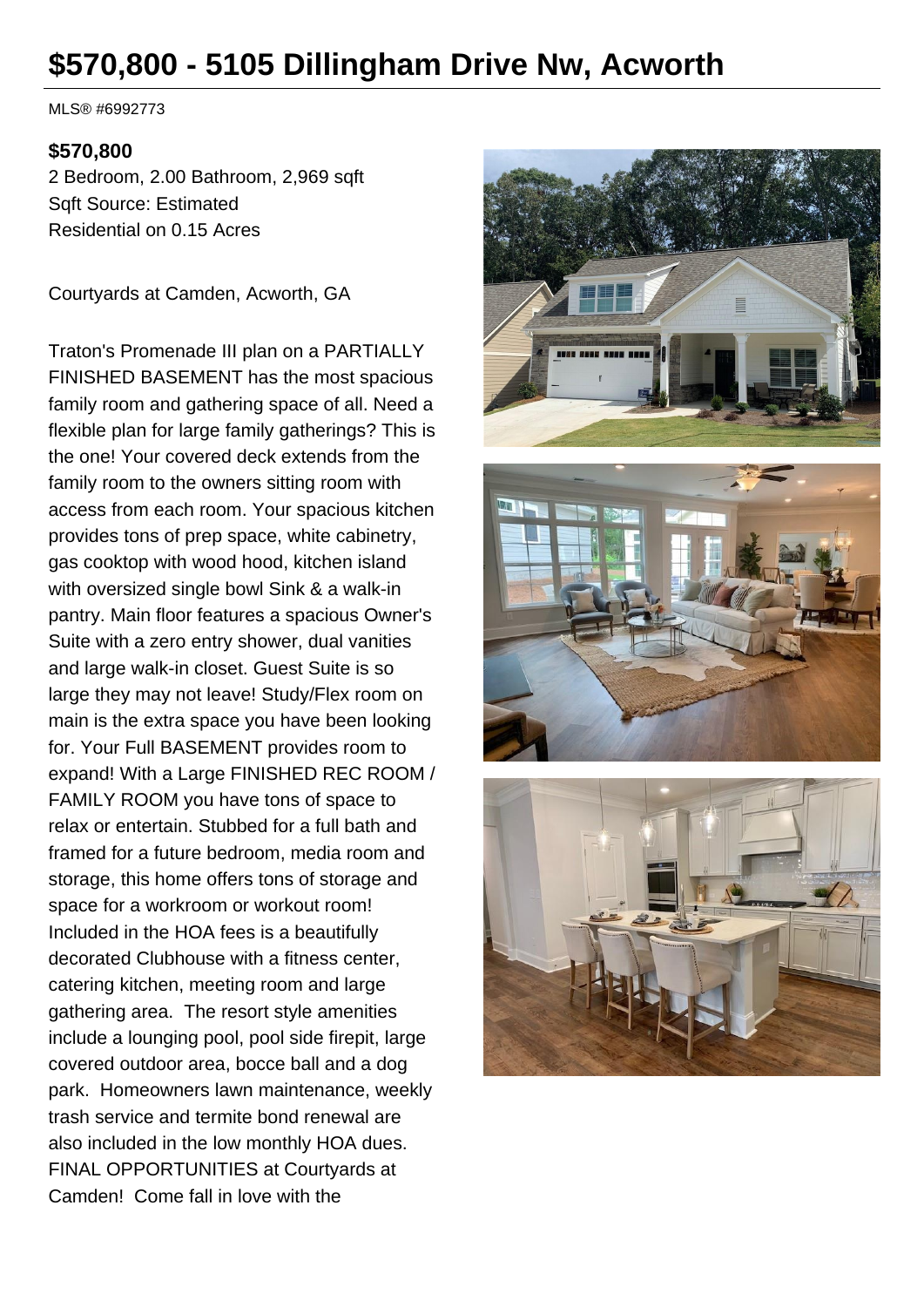Promenade III plan or choose from other thoughtfully designed active adult plans. This feature home is under construction and will be ready Summer 2022. Stop in for more details at 2040 Mars Hill Road, Acworth.

Built in 2021

## **Essential Information**

| MLS®#              | 6992773                        |
|--------------------|--------------------------------|
| Price              | \$570,800                      |
| <b>Bedrooms</b>    | 2                              |
| Bathrooms          | 2.00                           |
| <b>Full Baths</b>  | 2                              |
| Square Footage     | 2,969                          |
| <b>SqFt Source</b> | Estimated                      |
| Acres              | 0.15                           |
| <b>Year Built</b>  | 2021                           |
| <b>Type</b>        | Residential                    |
| Sub-Type           | <b>Single Family Residence</b> |
| <b>Style</b>       | Bungalow, Ranch, Traditional   |
| Status             | Pending                        |

## **Community Information**

| Address      | 5105 Dillingham Drive Nw |
|--------------|--------------------------|
| Subdivision  | Courtyards at Camden     |
| City         | Acworth                  |
| County       | Cobb                     |
| <b>State</b> | GA                       |
| Zip Code     | 30101                    |

## **Amenities**

| <b>Utilities</b>      | Cable Available, Electricity Available, Natural Gas Available, Sewer<br>Available, Underground Utilities, Water Available |
|-----------------------|---------------------------------------------------------------------------------------------------------------------------|
| <b>Parking Spaces</b> | 2                                                                                                                         |
| Parking               | Garage, Garage Door Opener, Garage Faces Front, Level Driveway                                                            |
| # of Garages          | 2                                                                                                                         |
| View                  | Other                                                                                                                     |
| Waterfront            | <b>None</b>                                                                                                               |